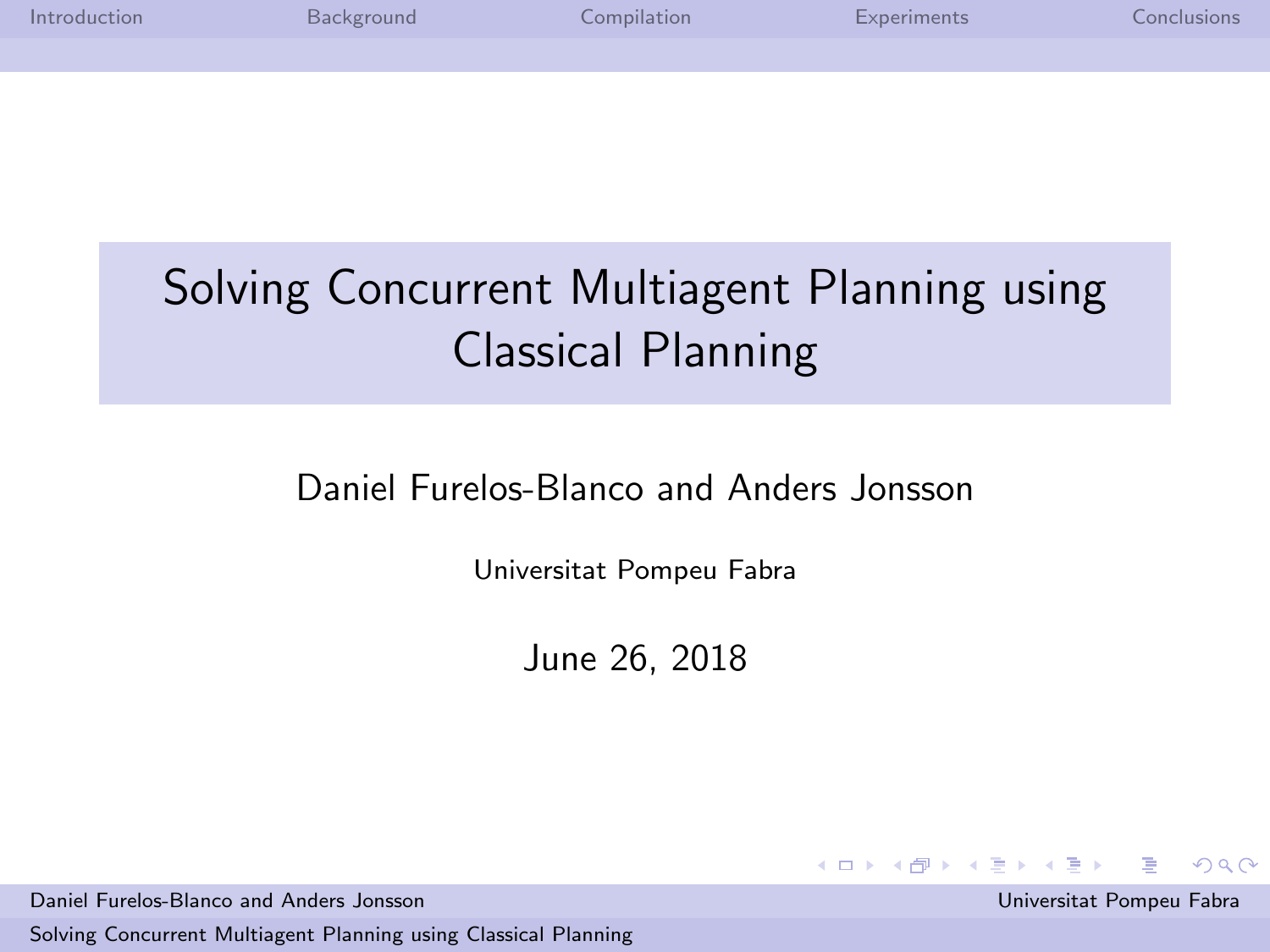| Introduction      | Background | Compilation | Experiments | Conclusions |
|-------------------|------------|-------------|-------------|-------------|
|                   |            |             |             |             |
| <b>Motivation</b> |            |             |             |             |

Lot of progress in multiagent planning since CoDMAP-15.

**Limitation:** benchmark domains can be solved using sequential plans.

Many applications require agents to act in parallel, like RoboCup Soccer or RoboCup Rescue.



Daniel Furelos-Blanco and Anders Jonsson Universitat Pompeu Fabra [Solving Concurrent Multiagent Planning using Classical Planning](#page-0-0)

<span id="page-1-0"></span> $\Omega$ 

**←ロト ←何ト**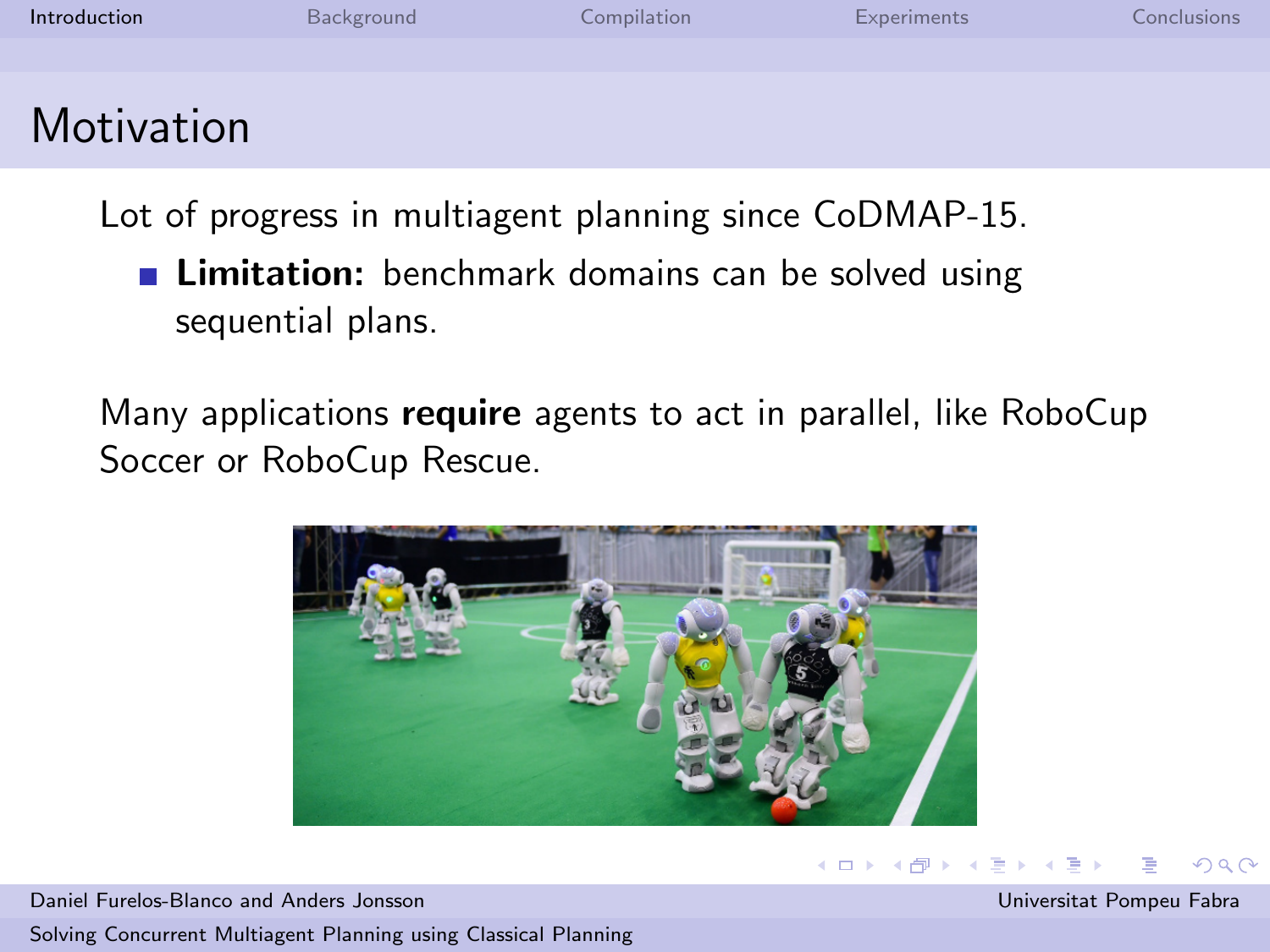| Introduction | Background        | Compilation | <b>Experiments</b> | Conclusions. |
|--------------|-------------------|-------------|--------------------|--------------|
|              |                   |             |                    |              |
|              | Proposed approach |             |                    |              |

Solve multiagent planning problems that involve concurrency by translating them into classical planning.

Concurrency expressed using concurrency constraints which model when

 $\left\{ \begin{array}{ccc} 1 & 0 & 0 \\ 0 & 1 & 0 \end{array} \right.$  ,  $\left\{ \begin{array}{ccc} \frac{1}{2} & 0 & 0 \\ 0 & 0 & 0 \end{array} \right.$ 

- 1 two actions must occur in parallel, or
- 2 two actions **cannot** occur in parallel.

Daniel Furelos-Blanco and Anders Jonsson Universitat Pompeu Fabra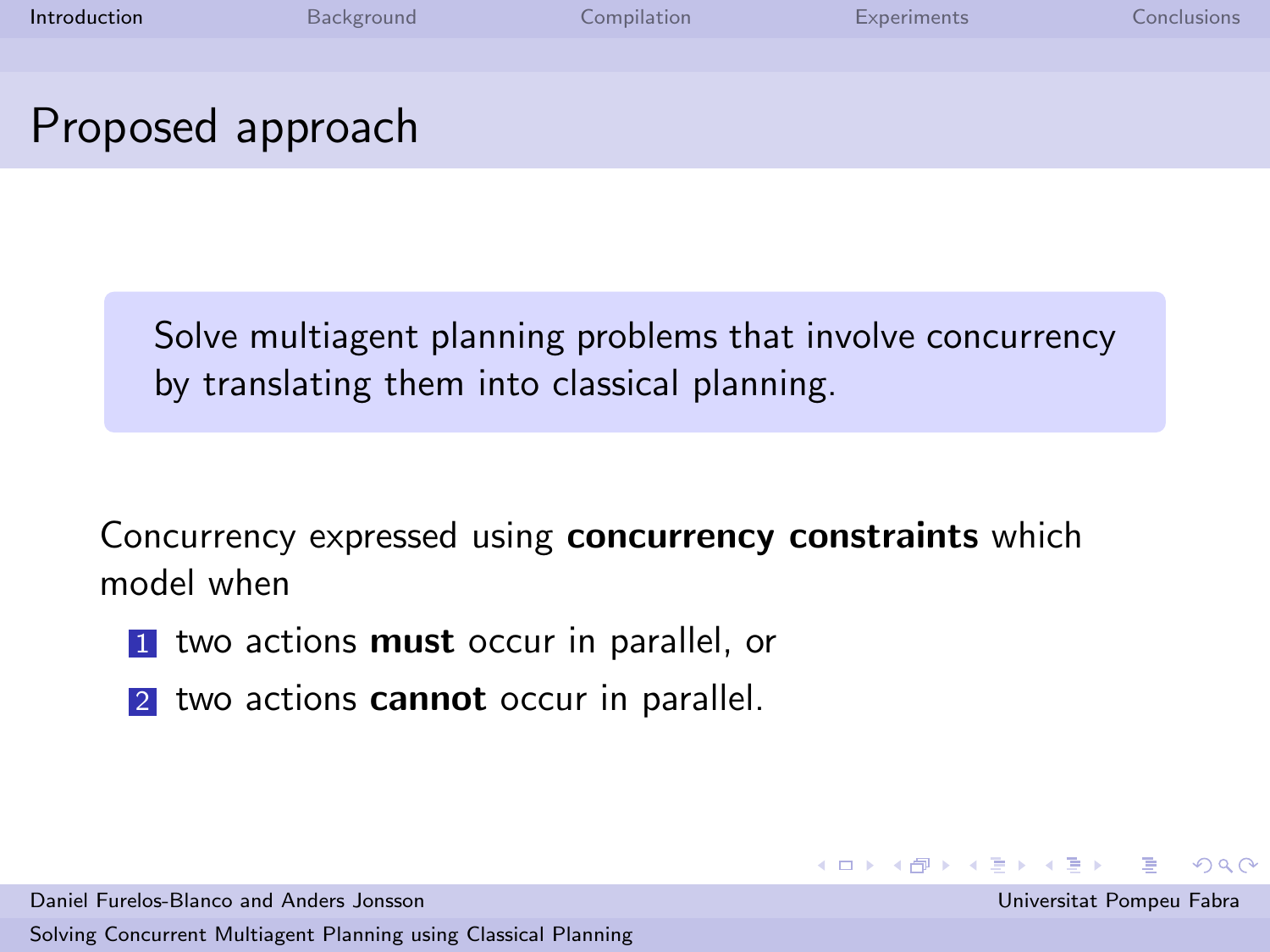## Concurrent Multiagent Planning - Definition

 $\blacksquare$  A classical planning problem is defined as

$$
\Pi=\langle F,A,I,G\rangle
$$

where

- $\blacksquare$  F is a set of fluents.
- $\blacksquare$  A is a set of atomic actions.
- $I \subseteq F$  is an initial state, and  $G \subseteq F$  is a goal condition.
- $\blacksquare$  A concurrent multiagent planning problem (CMAP) is a tuple

$$
\Pi = \left\langle N, F, \left\{ A^i \right\}_{i=1}^n, I, G \right\rangle
$$

where  $N=\{1,\ldots,n\}$  is the agent set, and  $A^i$  is the action set of agent  $i \in N$ .

Daniel Furelos-Blanco and Anders Jonsson Universitat Pompeu Fabra

[Solving Concurrent Multiagent Planning using Classical Planning](#page-0-0)

<span id="page-3-0"></span> $209$ 

 $\left\{ \begin{array}{ccc} 1 & 0 & 0 \\ 0 & 1 & 0 \end{array} \right.$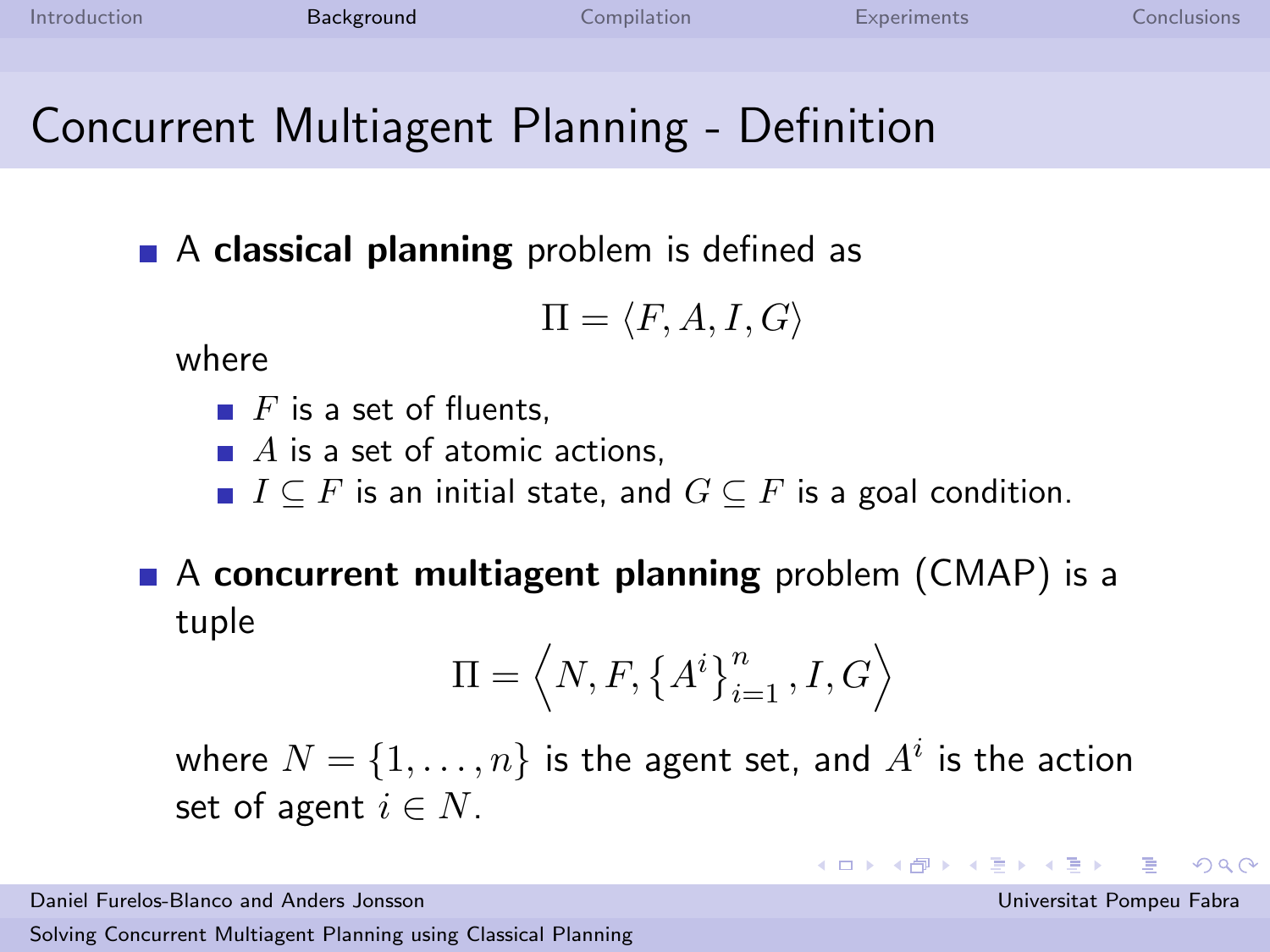- Each action is a joint/concurrent action: a combination of
	- atomic actions simultaneously performed.
	- Given a concurrent action  $a=(a^1,\ldots,a^k)$ , its precondition and effects are defined as

$$
\text{pre}(a) = \bigcup_{j=1}^k \text{pre}(a^j), \ \text{eff}(s,a) = \bigcup_{j=1}^k \text{eff}(s,a^j)
$$

■ Constraints are imposed on atomic actions to ensure joint actions are well-defined.

 $\Omega$ 

 $\left\{ \begin{array}{ccc} 1 & 0 & 0 \\ 0 & 1 & 0 \end{array} \right.$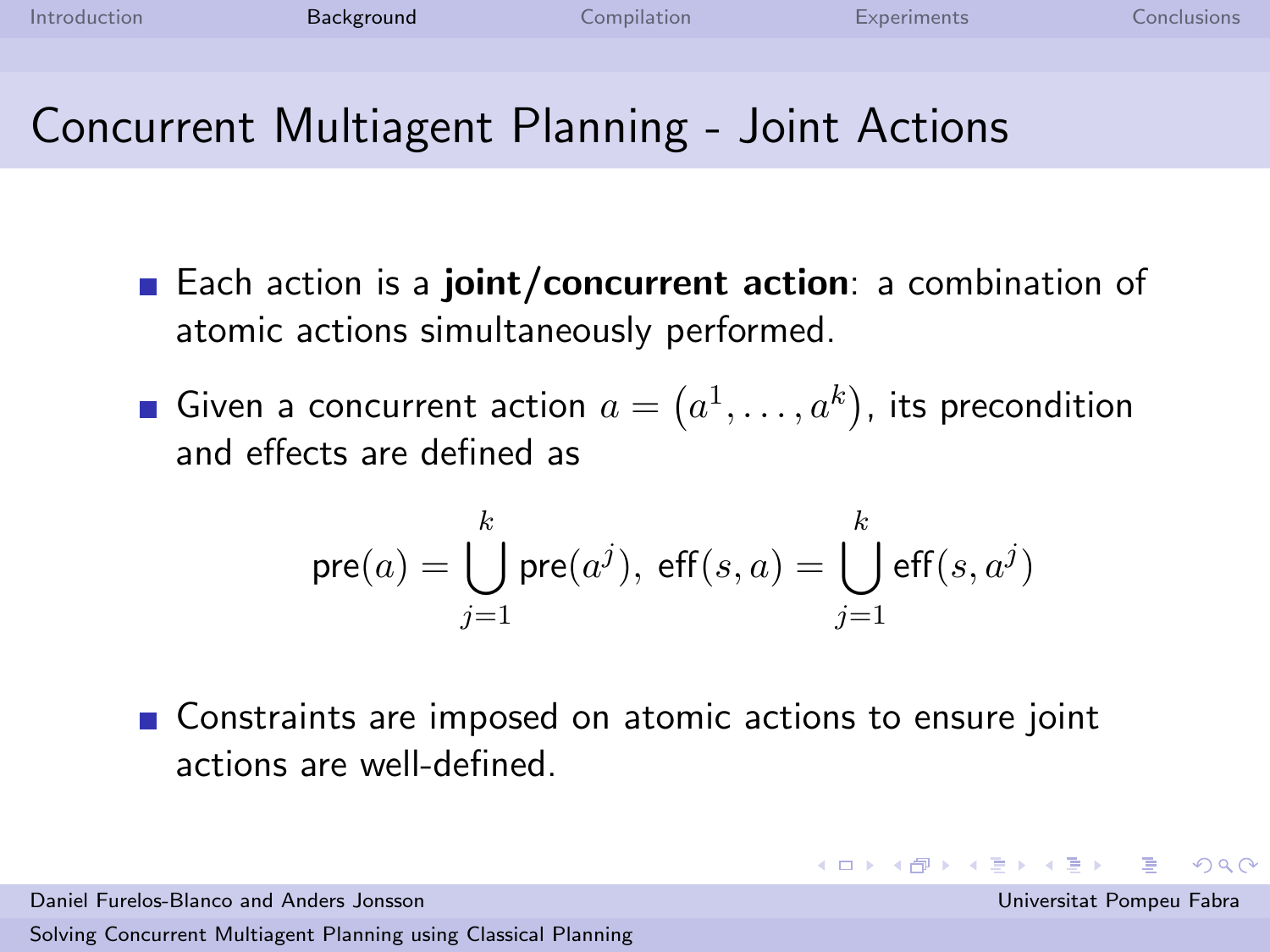# Concurrent Multiagent Planning - Concurrency Constraints

**Formulation in Boutilier and Brafman, 2001** (later extended in [\[Kovacs, 2012\]](#page-21-2)) uses actions as fluents:

- **Positive:** action  $a^1$  has  $a^2$  as precondition.
- **Negative:** action  $a^1$  has  $\neg a^2$  as precondition.
- **Effects** of an action  $a^1$  can be conditioned to the simultaneous execution of another action  $a^2.$
- $\blacksquare$  Implicit negative concurrency constraint:
	- Each agent contributes at most once to the joint action.

Daniel Furelos-Blanco and Anders Jonsson Universitat Pompeu Fabra

 $\left\{ \begin{array}{ccc} 1 & 0 & 0 \\ 0 & 1 & 0 \end{array} \right.$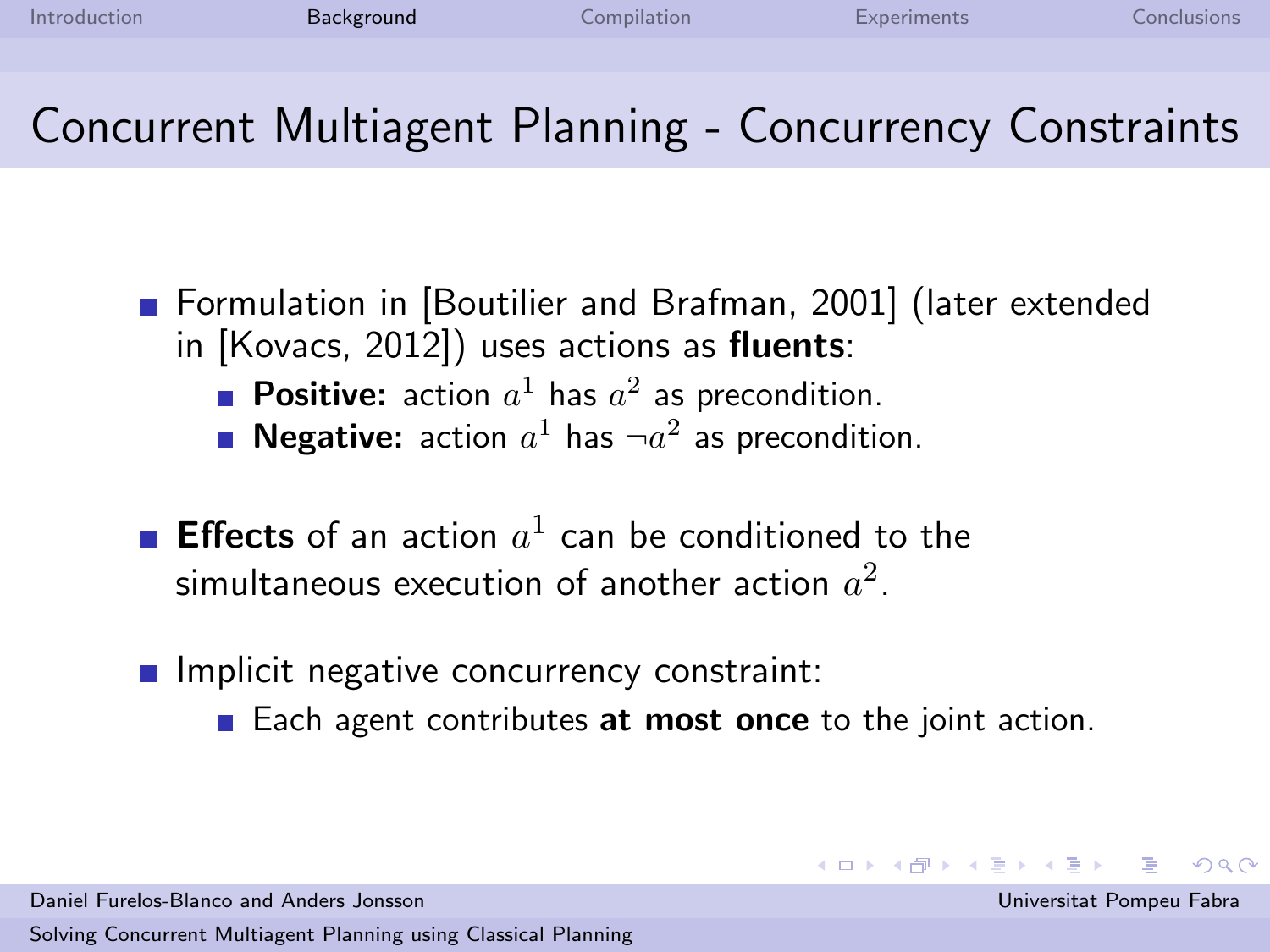# Concurrent Multiagent Planning - Example

TABLEMOVER [\[Boutilier and Brafman, 2001\]](#page-21-1):

- Two agents must move blocks between rooms.
- Put blocks on a table, carry the table *together* to another room, and tip the table to make the blocks fall down.



Daniel Furelos-Blanco and Anders Jonsson Universitat Pompeu Fabra

 $\Omega$ 

→ 何 →

舌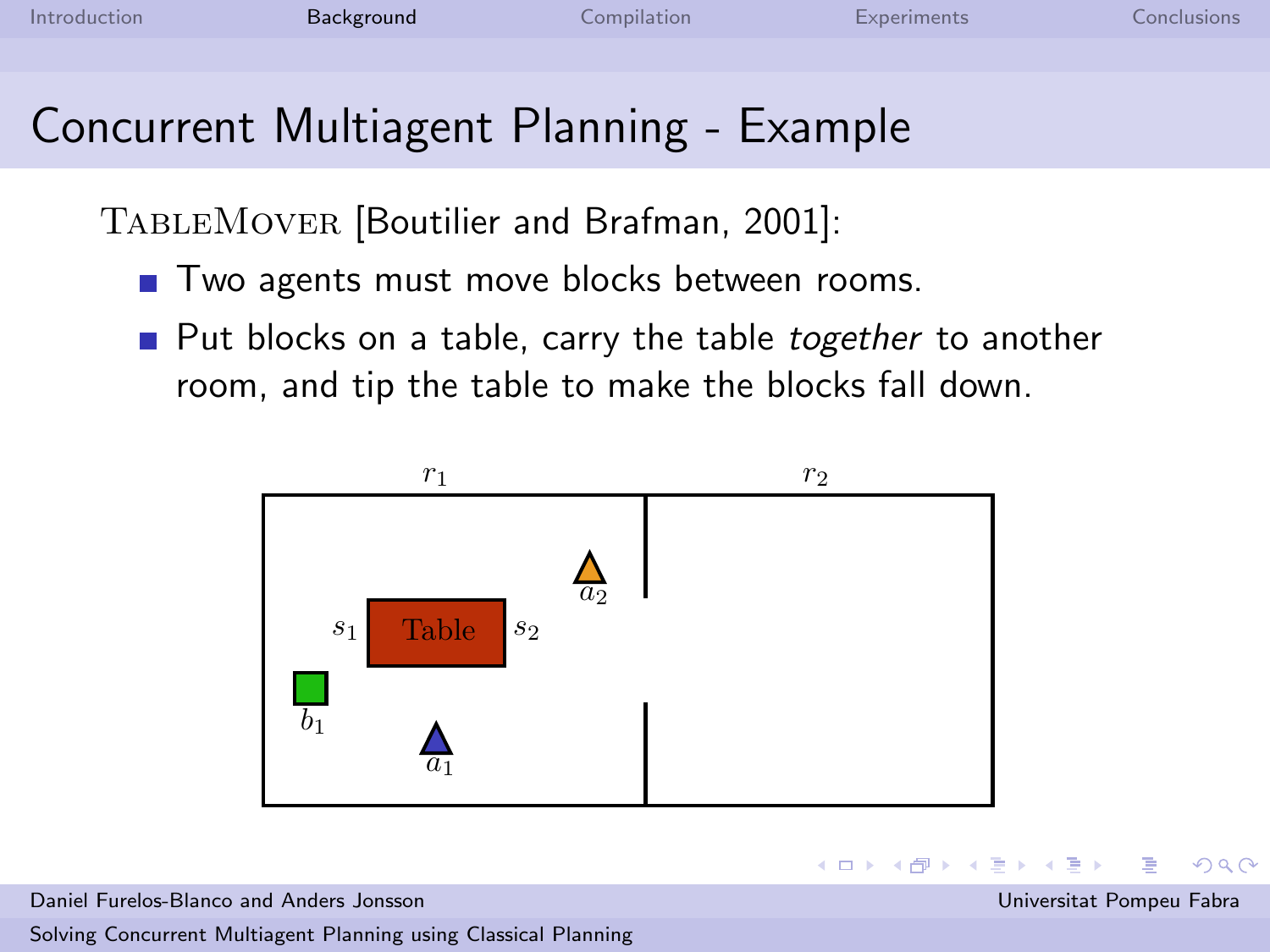### Concurrent Multiagent Planning - Example

```
(:action lift-side
 :agent ?a - agent
 :parameters (?s - side)
 :precondition (and
  (at-side ?a ?s)
  (down ?s)
  (handempty ?a)
  (forall
   (?a2 - agent ?s2 - side)(not(lower-side ?a2 ?s2))
  )
)
 :effect (and (not (down ?s))
 (up ?s)
 (lifting ?a ?s)
 (not (handempty ?a ?s))
  ...
```

```
...
(forall
 (?b - block ?r - room ?s2 -side)
 (when
  (and (inroom Table ?r)
  (on-table ?b)
  (down ?s2)
  (forall (?a2 - agent)
   (not (lift-side ?a2 ?s2))
   )
  )
  (and (on-floor ?b)
   (inroom ?b ?r)
  (not (on-table ?b))
  )
 )
)))
        メロメ メ都 メメ きょ メモメ
                               \Omega
```
Daniel Furelos-Blanco and Anders Jonsson Universitat Pompeu Fabra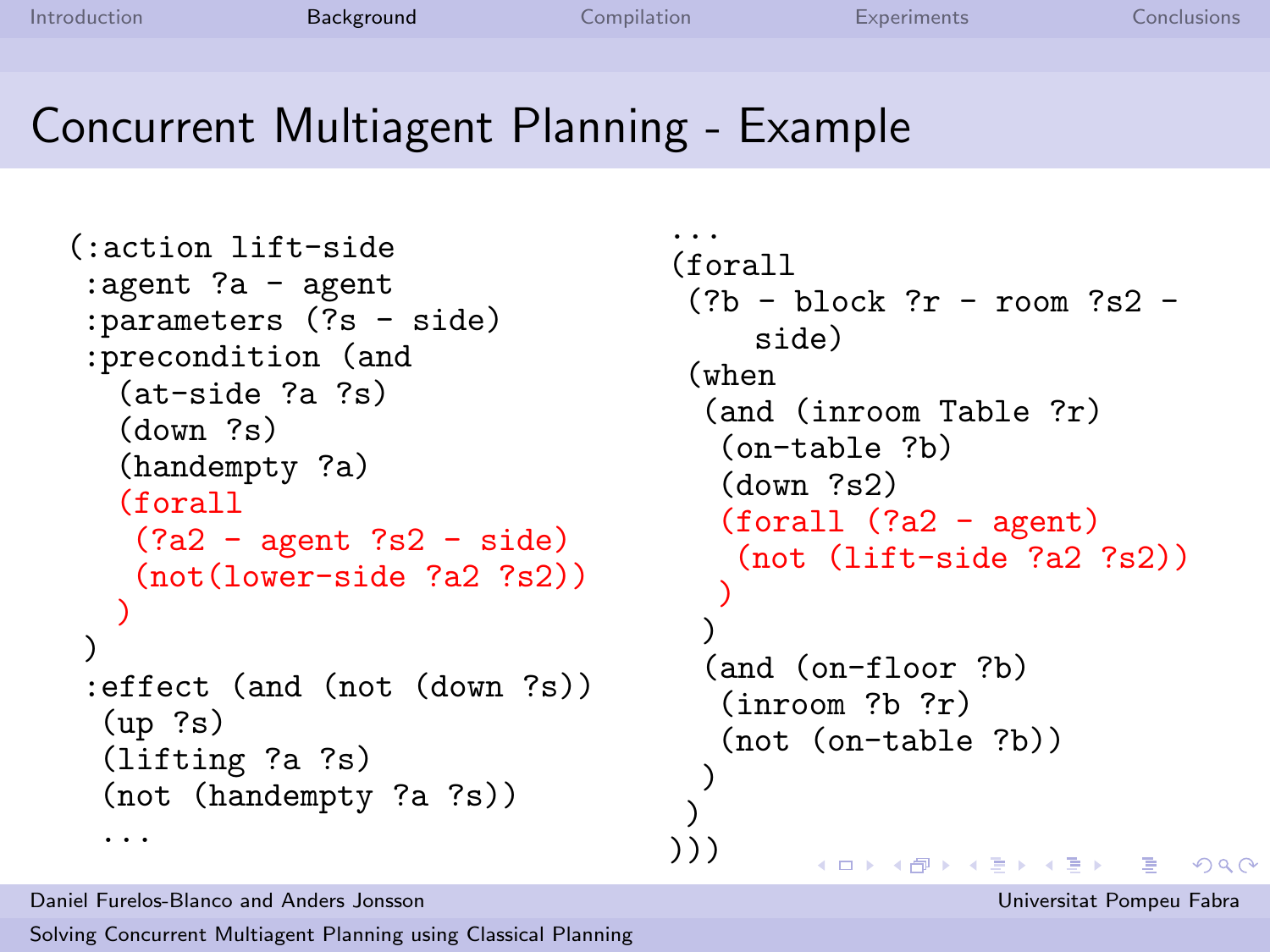## Compilation from Multiagent to Classical Planning (I)

- Transform a CMAP  $\Pi = \langle N, F, \left\{ A^i \right\}_{i=1}^n, I, G \rangle$  into a classical planning problem  $\Pi' = \langle F', \AA', I', G' \rangle.$
- Sound and complete transformation:
	- Adds new fluents and actions that allow to select and apply joint actions while respecting concurrency constraints.
- Divide simulation of a joint action in three different phases:
	- **1 Action selection:** check preconditions of constituent atomic actions.
	- 2 **Action application:** apply effects of constituent atomic actions.
	- **3 Resetting:** reset auxiliary fluents.

Daniel Furelos-Blanco and Anders Jonsson Universitat Pompeu Fabra

[Solving Concurrent Multiagent Planning using Classical Planning](#page-0-0)

<span id="page-8-0"></span> $\Omega$ 

 $\left\{ \begin{array}{ccc} 1 & 0 & 0 \\ 0 & 1 & 0 \end{array} \right.$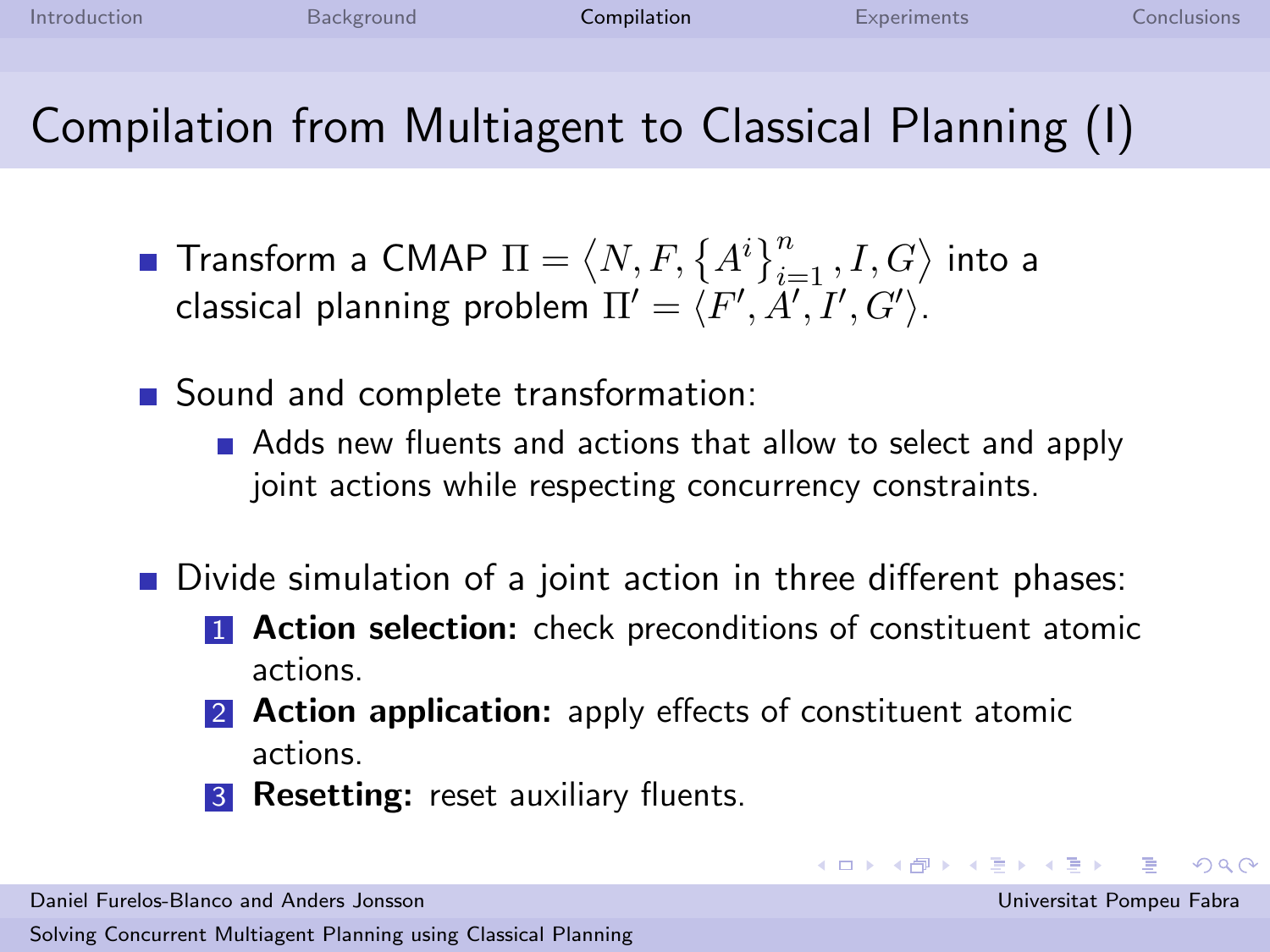## Compilation from Multiagent to Classical Planning (II)



The resulting number of actions is polynomial, not exponential:

$$
\left|A'\right|=3\sum_{i\in N}\left|A^{i}\right|+4.
$$

Daniel Furelos-Blanco and Anders Jonsson Universitat Pompeu Fabra

[Solving Concurrent Multiagent Planning using Classical Planning](#page-0-0)

 $\Omega$ 

 $\left\{ \begin{array}{ccc} 1 & 0 & 0 \\ 0 & 1 & 0 \end{array} \right\}$  ,  $\left\{ \begin{array}{ccc} 0 & 0 & 0 \\ 0 & 0 & 0 \end{array} \right\}$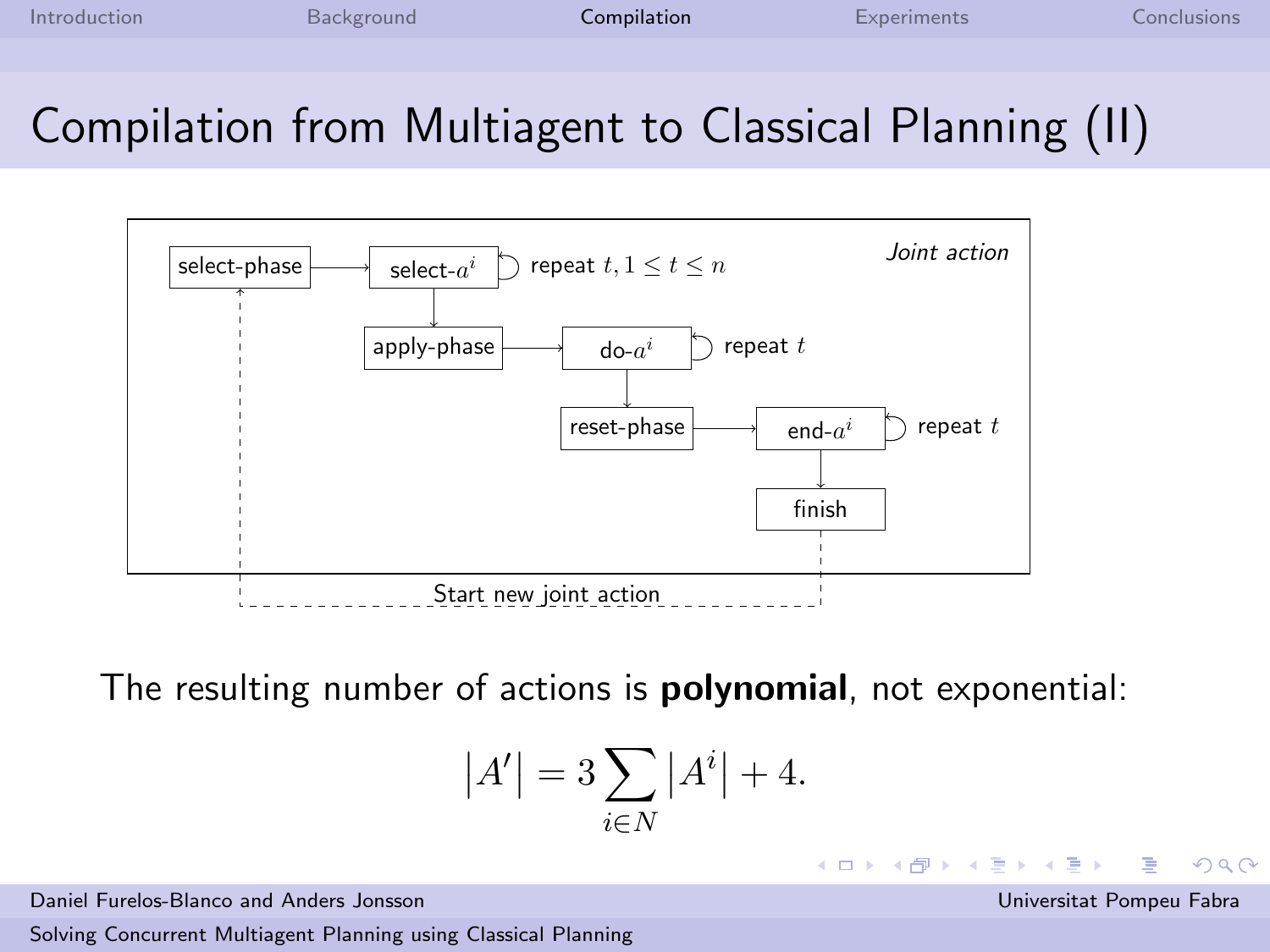# Compilation from Multiagent to Classical Planning (III)

**Extension:** joint actions with bounded size C.

- At most  $C$  agents can act at a time.
- **Purpose: reduce branching factor.**
- $\blacksquare$  The number of actions is still polynomial:

$$
|A'| = (2C + 1) \sum_{i \in N} |A^{i}| + 4.
$$

Daniel Furelos-Blanco and Anders Jonsson Universitat Pompeu Fabra

[Solving Concurrent Multiagent Planning using Classical Planning](#page-0-0)

<span id="page-10-0"></span> $209$ 

 $\left\{ \begin{array}{ccc} 1 & 0 & 0 \\ 0 & 1 & 0 \end{array} \right.$  ,  $\left\{ \begin{array}{ccc} \frac{1}{2} & 0 & 0 \\ 0 & 0 & 0 \end{array} \right.$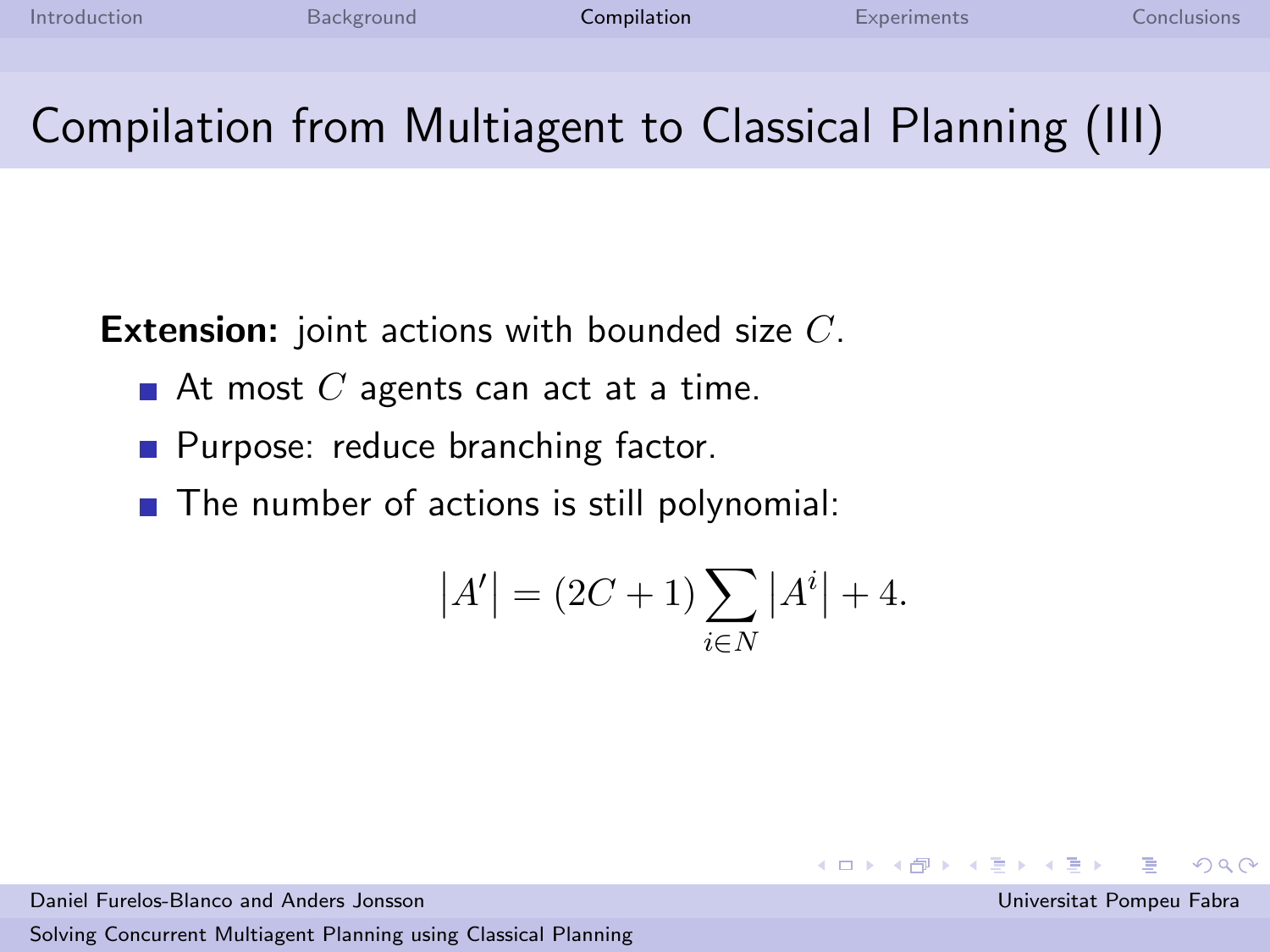# Compilation from Multiagent to Classical Planning (IV)

Example



#### Multiagent plan

```
1 (to-table a1 r1 s2)(pickup-floor a2 b1 r1)
2 (putdown-table a2 b1 r1)
3 (t_0 - t_0) and t_0 and t_1 and t_24 (lift-side a1 s2)(lift-side a2 s1)
5 (move-table a1 r1 r2 s2)(move-table a2 r1 r2 s1)
6 (lower-side a1 s2)
```
#### Classical plan (1st joint action)

```
1 (select-phase )
 2 (select-to-table a1 r1 s2)
 3 (select-pickup-floor a2 b1 r1)
 4 (apply-phase )
 5 (do-pickup-floor a2 b1 r1)
 6 (do-to-table a1 r1 s2)
 7 (reset-phase )
 8 (end-to-table a1 r1 s2)
 9 (end-pickup-floor a2 b1 r1)
10 (finish )
   メロト メ御 トメ きょ メき)
                                 \Omega
```
Daniel Furelos-Blanco and Anders Jonsson Universitat Pompeu Fabra

<span id="page-11-0"></span>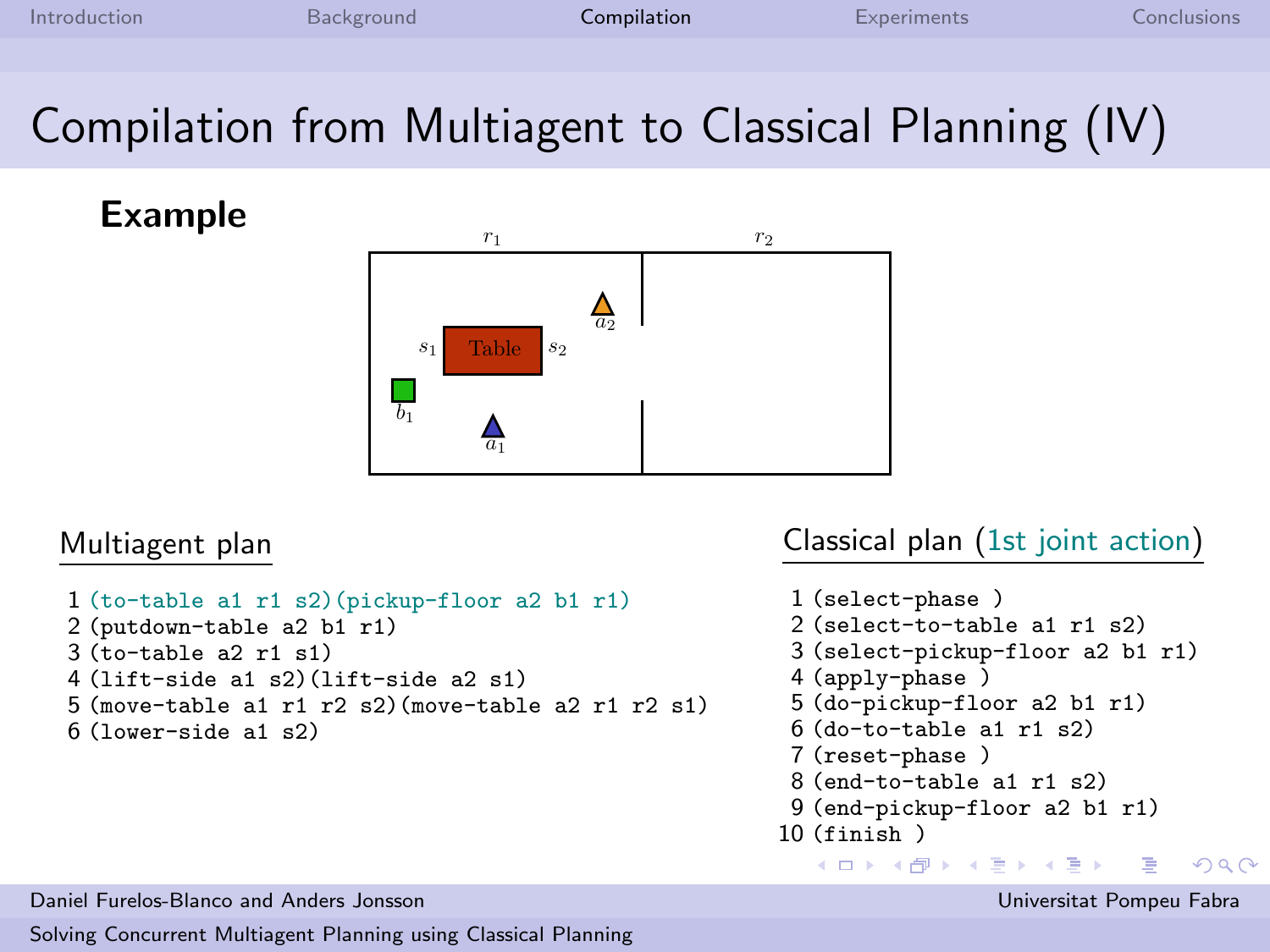| Introduction | Background | Compilation | Experiments | <b>Conclusions</b> |
|--------------|------------|-------------|-------------|--------------------|
|              |            |             |             |                    |
|              |            |             |             |                    |
| Experiments  |            |             |             |                    |

Tests on two sets of domains:

**1** CoDMAP-15 domains (do not require concurrency).

2 Domains that require concurrency:

- TABLEMOVER [\[Boutilier and Brafman, 2001\]](#page-21-1).
- MAZE [\[Crosby et al., 2014\]](#page-21-3).
- BOXPUSHING [\[Brafman and Zoran, 2014\]](#page-21-4).
- **WORKSHOP.**

Test three **variants** of the compilation  $+$  Fast-Downward:

- Unbounded  $(\infty)$ .
- Joint action size  $\leq 2$  ( $C = 2$ ).
- Joint action size  $\leq 4$  ( $C = 4$ ).

Daniel Furelos-Blanco and Anders Jonsson Universitat Pompeu Fabra

[Solving Concurrent Multiagent Planning using Classical Planning](#page-0-0)

<span id="page-12-0"></span> $\Omega$ 

イロト イ部 ドイ君 ドイ君ド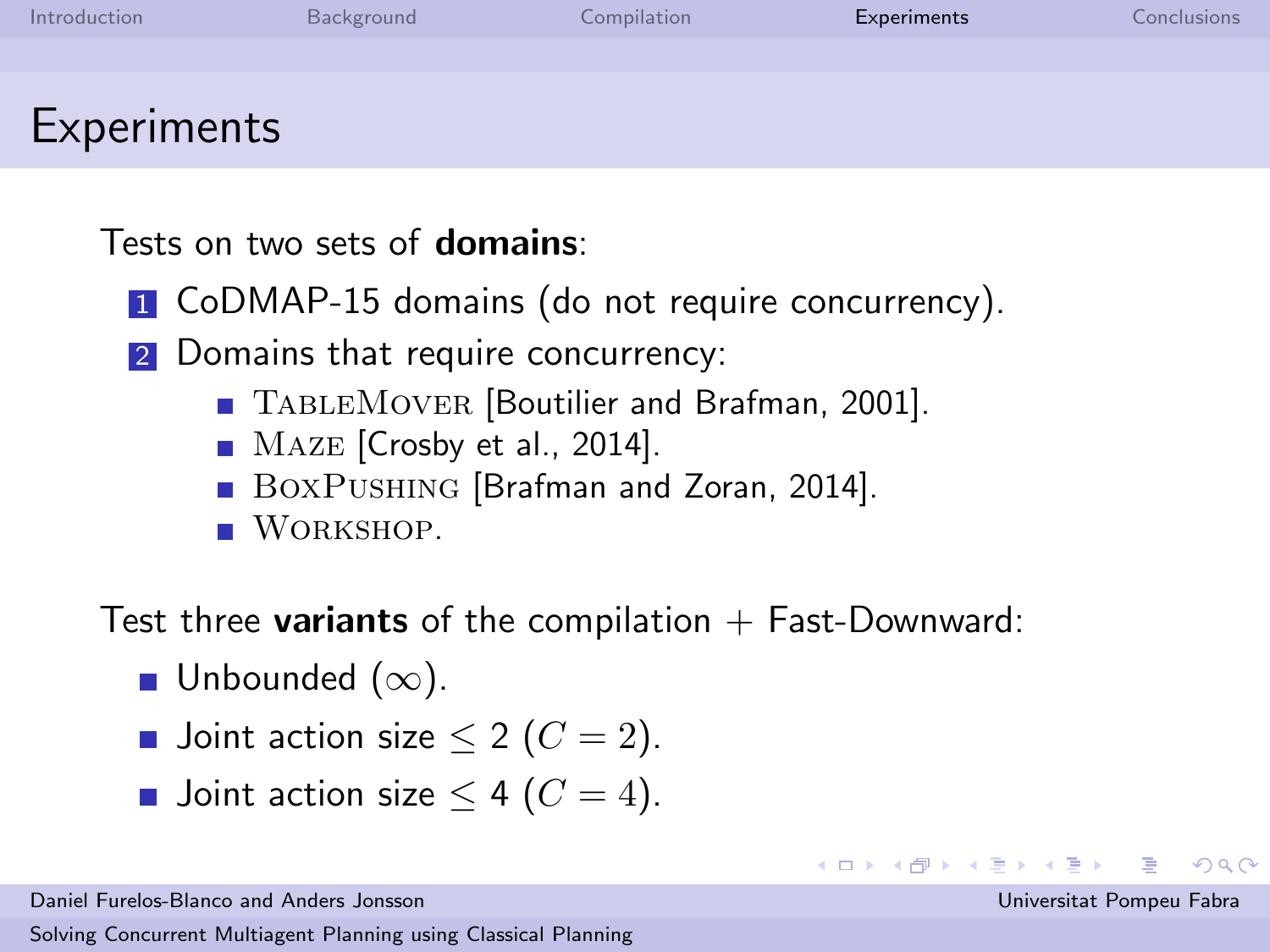### Experiments - CoDMAP-15 domains (I)

- Used to show that our algorithm is complete. However, they do not require concurrency (can be sequentially solved).
	- Use Fast-Downward (FD) for comparison.
- $\blacksquare$  They do not specify negative concurrency constraints (incompatible actions).
	- Add explicit negative concurrency constraints to avoid invalid  $plane \rightarrow$  Complexity to find a plan increases!

 $\Omega$ 

 $\left\{ \begin{array}{ccc} 1 & 0 & 0 \\ 0 & 1 & 0 \end{array} \right.$  ,  $\left\{ \begin{array}{ccc} \frac{1}{2} & 0 & 0 \\ 0 & 0 & 0 \end{array} \right.$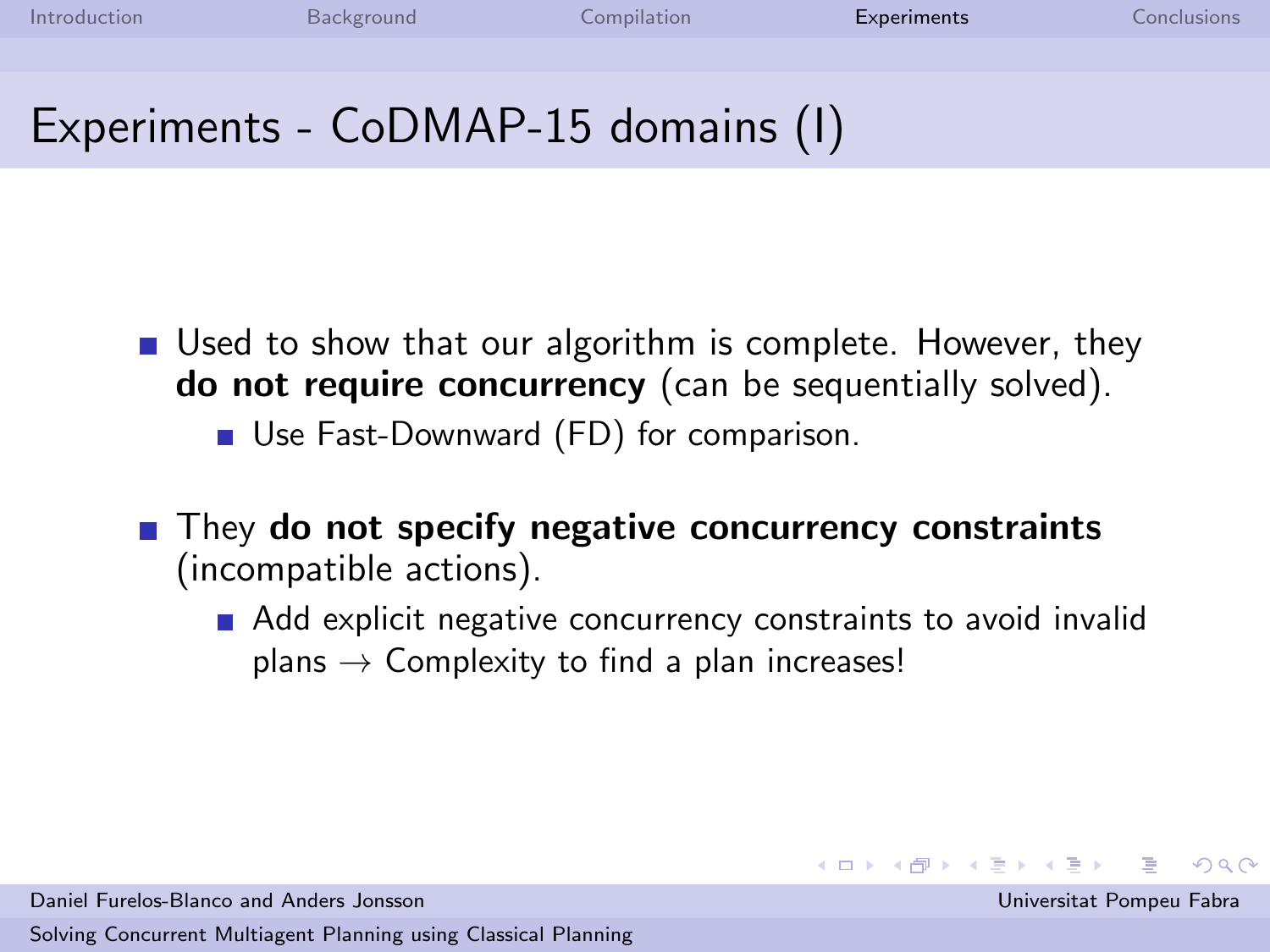$4$  ロ }  $4$   $\overline{m}$  }  $4$   $\overline{m}$  }

### Experiments - CoDMAP-15 domains (II)

| Domain                  | #   |                |                | Coverage       |           |                | Time (s.) |          |           |                | Plan length |          |           |                | $#$ Actions |          |           |
|-------------------------|-----|----------------|----------------|----------------|-----------|----------------|-----------|----------|-----------|----------------|-------------|----------|-----------|----------------|-------------|----------|-----------|
|                         |     | $\mathfrak{p}$ | 4              | $\infty$       | <b>FD</b> | $\mathfrak{p}$ | 4         | $\infty$ | <b>FD</b> | $\mathfrak{D}$ | 4           | $\infty$ | <b>FD</b> | $\mathfrak{p}$ | 4           | $\infty$ | <b>FD</b> |
| <b>BLOCKSWORLD</b>      | 20  |                | $\overline{2}$ | 4              | 20        | 759.5          |           | ۰        | 0.2       | 32.1           | ۰           | ٠        | 32.8      | 6848           | 12323       | 4110     | 1270      |
| DEPOT                   | 20  | 13             | 10             | 9              | 17        | 202.9          | 246.4     | 223.9    | 58.3      | 30.6           | 15.7        | 14.9     | 44.0      | 10100          | 18176       | 6061     | 2007      |
| <b>DRIVERLOG</b>        | 20  | 18             | 17             | 18             | 20        | 67.3           | 58.8      | 73.7     | 26.1      | 21.1           | 20.5        | 25.2     | 35.6      | 38416          | 69145       | 23051    | 7386      |
| ELEVATORS08             | 20  | q              | 8              | 10             | 20        | 13.8           | 12.5      | 9.5      | 0.2       | 31.0           | 30.3        | 36.4     | 65.1      | 10779          | 19399       | 6469     | 2155      |
| LOGISTICS <sub>00</sub> | 20  | 20             | 20             | 20             | 20        | 1.9            | 2.9       | 212.1    | 0.0       | 30.3           | 28.0        | 30.1     | 50.2      | 1781           | 3202        | 1070     | 318       |
| <b>ROVERS</b>           | 20  | 20             | 20             | 19             | 20        | 45.2           | 75.2      | 20.9     | 0.1       | 46.5           | 47.4        | 42.9     | 56.8      | 18314          | 32962       | 10990    | 2609      |
| <b>SATELLITES</b>       | 20  | 19             | 17             | 19             | 20        | 82.8           | 128.0     | 32.2     | 1.0       | 32.6           | 35.5        | 34.2     | 55.9      | 45106          | 81188       | 27065    | 8122      |
| <b>SOKOBAN</b>          | 20  | 0              | $\Omega$       | $\Omega$       | 18        |                |           | ÷.       | 32.3      |                |             | ÷.       | 54.1      | 3319           | 5970        | 1993     | 663       |
| TAXI                    | 20  | 20             | 20             | 20             | 20        | 1.3            | 2.6       | 07       | 0.0       | 14.8           | 14.7        | 14.7     | 18.7      | 544            | 975         | 328      | 108       |
| <b>WIRELESS</b>         | 20  | $\mathfrak{p}$ | $\mathcal{P}$  | $\mathfrak{p}$ | 4         |                |           |          |           |                |             |          |           | 15644          | 28156       | 9388     | 3128      |
| WOODWORKING08           | 20  | 14             | 8              | 4              | 20        | 290.0          | 256.0     | ۰.       | 0.9       | 224            | 11.4        | ÷        | 46.1      | 17406          | 31327       | 10445    | 3447      |
| ZENOTRAVEL              | 20  | 16             | 16             | 18             | 20        | 87.2           | 125.6     | 164.8    | 1.5       | 23.6           | 24.1        | 34.2     | 46.9      | 67586          | 121652      | 40553    | 13502     |
| Total                   | 240 | 158            | 140            | 143            | 219       |                |           |          |           |                |             |          |           |                |             |          |           |

- **Lower coverage and slower than FD.**
- Solutions are always shorter (FD does not compress plans).

Daniel Furelos-Blanco and Anders Jonsson Universitat Pompeu Fabra

[Solving Concurrent Multiagent Planning using Classical Planning](#page-0-0)

 $\Omega$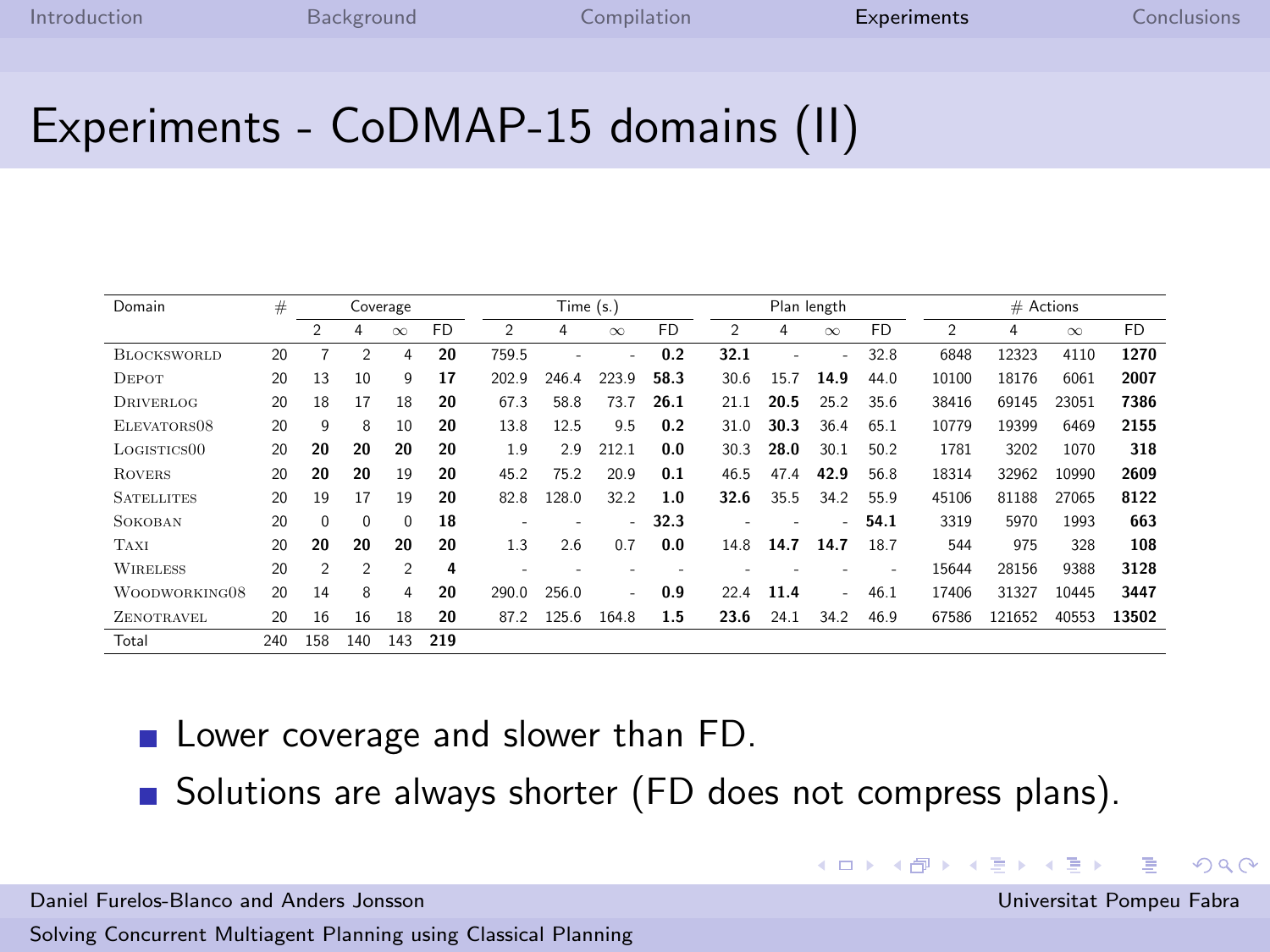### Experiments - Required Concurrency Domains (I)

- $\blacksquare$  TABLEMOVER Move blocks between rooms using a table.
	- The table must be moved simultaneously.
	- The blocks on the table fall if only one side is lifted.
- $\blacksquare$  Maze Move between two cells in a grid using:
	- Doors: traversed only by one agent at a time.
	- Bridges: can be traversed by multiple agents at once.
	- Boat: used by two or more agents at once (same direction).

 $\Omega$ 

 $\left\{ \begin{array}{ccc} 1 & 0 & 0 \\ 0 & 1 & 0 \end{array} \right.$  ,  $\left\{ \begin{array}{ccc} \frac{1}{2} & 0 & 0 \\ 0 & 0 & 0 \end{array} \right.$ 

Daniel Furelos-Blanco and Anders Jonsson Universitat Pompeu Fabra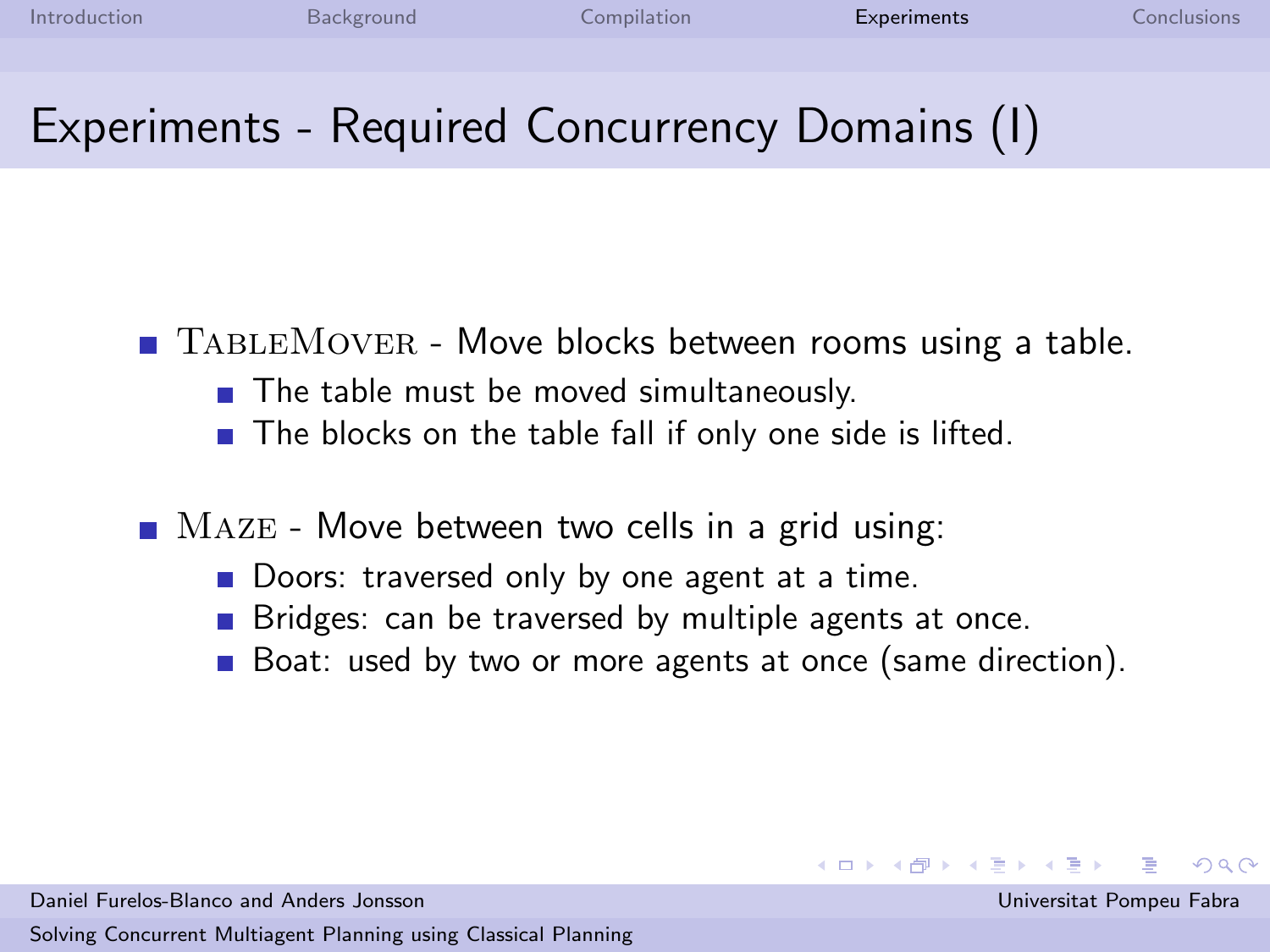## Experiments - Required Concurrency Domains (II)

BOXPUSHING - Push boxes between two locations in a grid.

- A small box requires 1 agent to push.
- A medium box requires 2 agents to push.
- A large box requires 3 agents to push.

■ WORKSHOP - Inventory pallets in a high-security facility.

- Open door  $=$  press switch  $+$  turn key.
- **Inventory a pallet = lift pallet + examine pallet.**

Daniel Furelos-Blanco and Anders Jonsson Universitat Pompeu Fabra

[Solving Concurrent Multiagent Planning using Classical Planning](#page-0-0)

 $\Omega$ 

 $\left\{ \begin{array}{ccc} 1 & 0 & 0 \\ 0 & 1 & 0 \end{array} \right.$  ,  $\left\{ \begin{array}{ccc} \frac{1}{2} & 0 & 0 \\ 0 & 0 & 0 \end{array} \right.$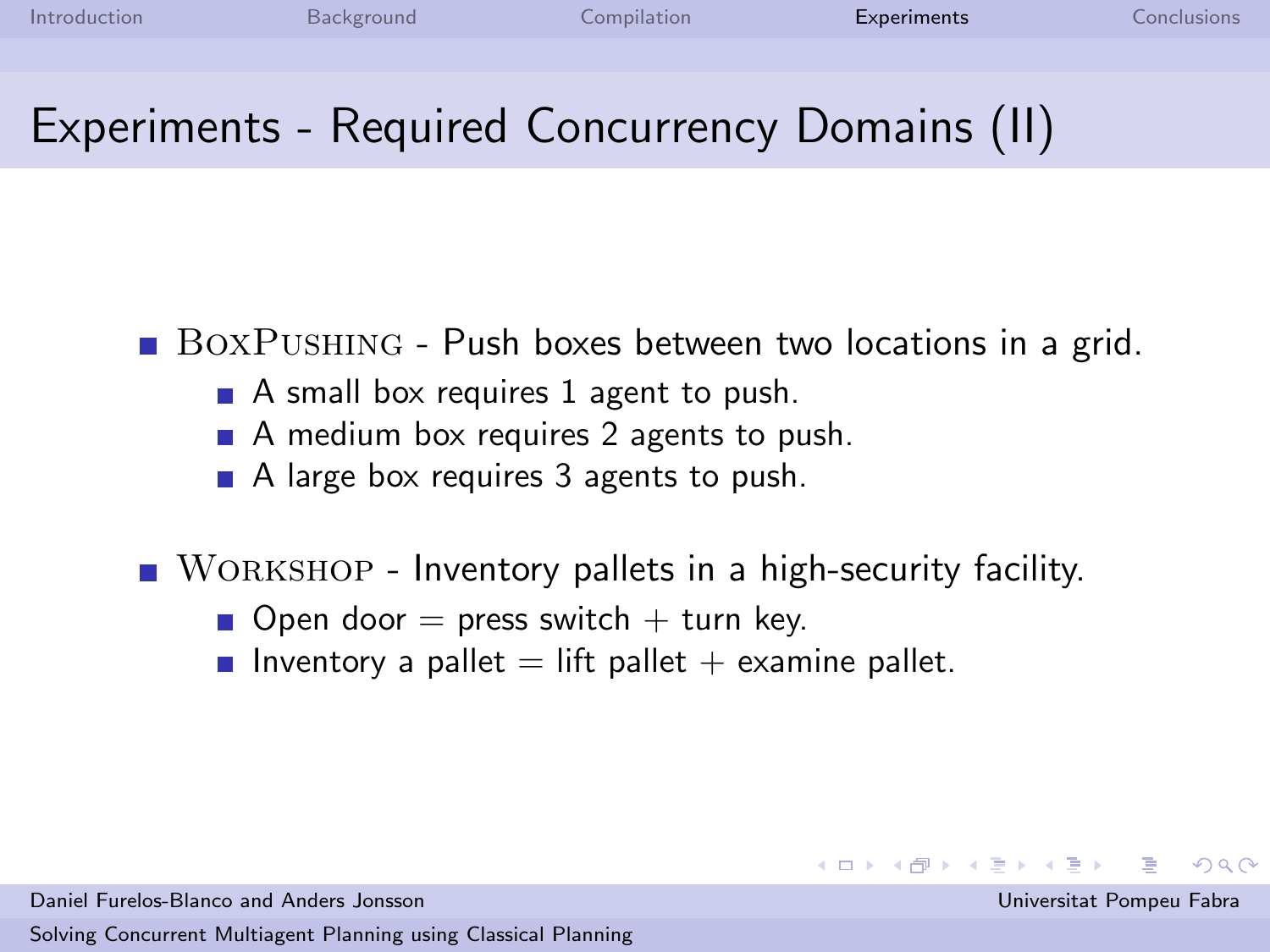# Experiments - Required Concurrency Domains (III)

Compare our approach with CJR [\[Crosby et al., 2014\]](#page-21-3):

- Compilation to classical planning.
- Concurrency constraints in the form of affordances on subsets of objects.
- **Limitations:** 
	- Concurrency constraints are not as expressive  $\rightarrow$  Conditional effects on simultaneous actions are not supported.
	- **E** Effects are applied immediately for atomic actions  $\rightarrow$  Some joint actions cannot be simulated.

 $\left\{ \begin{array}{ccc} 1 & 0 & 0 \\ 0 & 1 & 0 \end{array} \right.$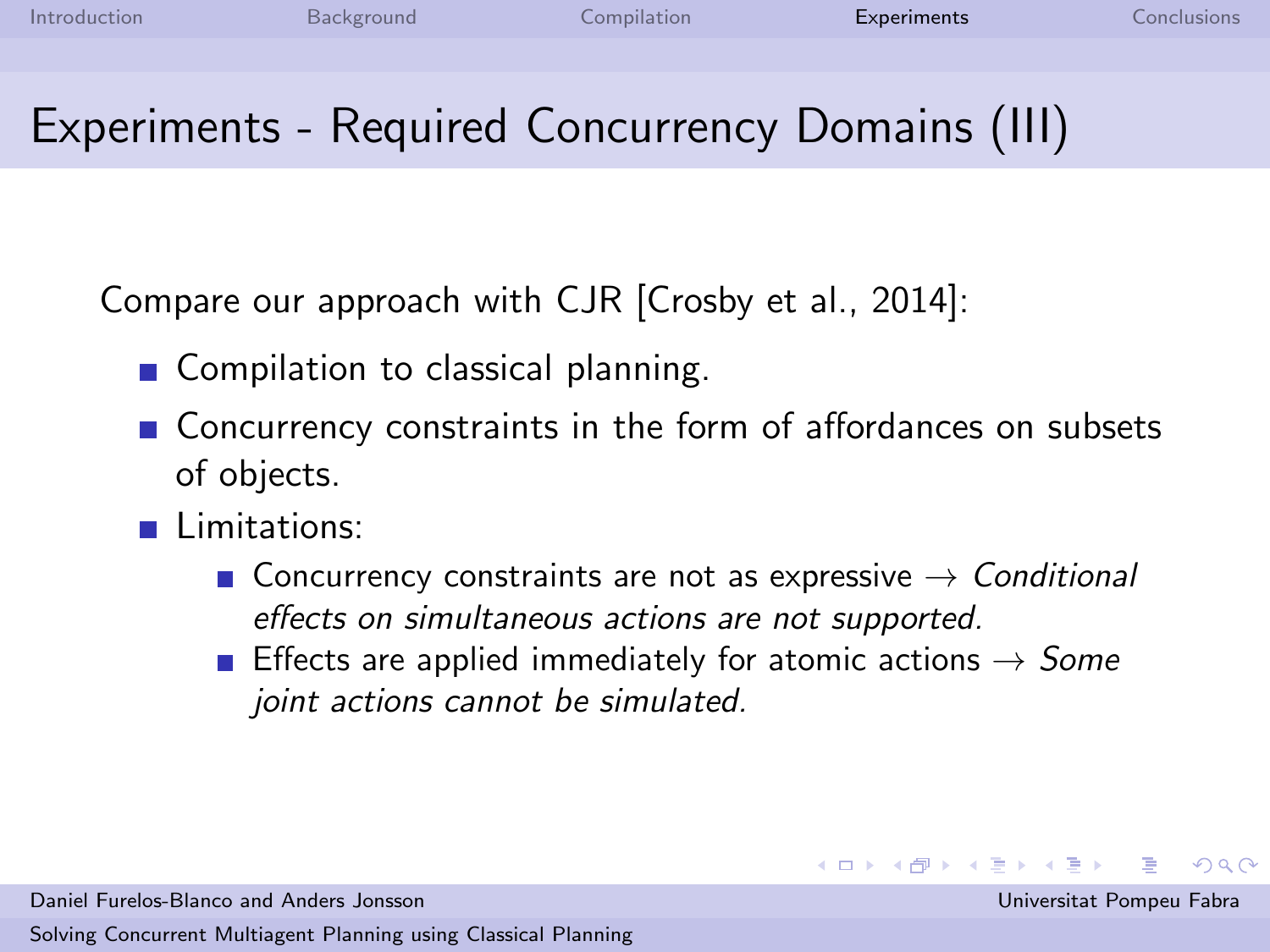### Experiments - Required Concurrency Domains (IV)

| Domain            | #  |                |                | Coverage |                          |                |                          | Time (s.) |                          |                          |      | Plan length              |                          |                |                | $#$ Actions |            |
|-------------------|----|----------------|----------------|----------|--------------------------|----------------|--------------------------|-----------|--------------------------|--------------------------|------|--------------------------|--------------------------|----------------|----------------|-------------|------------|
|                   |    | $\mathfrak{D}$ | 4              | $\infty$ | <b>CJR</b>               | $\mathfrak{D}$ | 4                        | $\infty$  | <b>CJR</b>               | 2                        | 4    | $\infty$                 | <b>CJR</b>               | $\mathfrak{D}$ | $\overline{4}$ | $\infty$    | <b>CJR</b> |
| MAZE              | 20 | 13             | 8              | 6        | 11                       | 351.9          | 435.2                    | 144.4     | 192.8                    | 47.2                     | 22.0 | 11.7                     | 77.3                     | 41723          | 69368          | 27900       | 156886     |
| $a=10$            | 10 | 8              | 6              | 5        | 7                        | 243.6          | 564.8                    | 169.1     | 225.5                    | 48.3                     | 25.0 | 12.2                     | 79.6                     | 39909          | 67417          | 26155       | 119374     |
| $a=15$            | 10 | 5              | 2              | 1        | 4                        | 525.2          | $\overline{\phantom{a}}$ |           | $\overline{\phantom{a}}$ | 45.4                     | ٠    |                          | ٠                        | 43989          | 71807          | 30080       | 194397     |
| <b>TABLEMOVER</b> | 24 | 15             | 12             | 15       | ٠                        | 263.3          | 336.5                    | 341.0     | $\overline{a}$           | 58.7                     | 59.0 | 61.5                     | $\overline{\phantom{a}}$ | 7487           | 13127          | 4667        |            |
| $a=2$             | 12 | 10             | $10^{1}$       | 11       | $\overline{\phantom{a}}$ | 103.8          | 226.4                    | 214.6     | $\overline{a}$           | 63.5                     | 62.0 | 64.5                     | ٠                        | 3450           | 6154           | 2098        |            |
| $a=4$             | 12 | 5              | $\overline{2}$ | 4        | $\overline{\phantom{a}}$ | 558.2          | $\overline{\phantom{a}}$ | ٠         | ٠                        | 49.0                     | ٠    | $\overline{\phantom{a}}$ | $\overline{\phantom{a}}$ | 11524          | 20100          | 7236        |            |
| <b>WORKSHOP</b>   | 20 | 15             | 13             | 13       | 6                        | 132.3          | 298.6                    | 51.8      | 629.0                    | 35.7                     | 37.0 | 32.5                     | 63.5                     | 18002          | 31000          | 11502       | 5425       |
| $a=4$             | 10 | 8              | 8              | 8        | 5                        | 42.1           | 261.6                    | 36.6      | 587.3                    | 37.3                     | 43.9 | 37.3                     | 65.8                     | 7772           | 13621          | 4847        | 2351       |
| $a=8$             | 10 |                | 5              | 5        | 1                        | 235.5          | 357.8                    | 76.0      | $\overline{\phantom{a}}$ | 33.9                     | 26.0 | 24.8                     | $\sim$                   | 28231          | 48378          | 18157       | 8499       |
| <b>BOXPUSHING</b> | 69 | 39             | 56             | 59       | ٠                        | 26.8           | 79.9                     | 63.9      | $\overline{\phantom{a}}$ | 9.4                      | 11.0 | 10.2                     | $\overline{\phantom{a}}$ | 3075           | 5360           | 1932        |            |
| $a=2$             | 21 | 21             | 21             | 21       | ٠                        | 14.1           | 15.6                     | 16.2      | $\overline{a}$           | 10.5                     | 10.6 | 10.3                     | ٠                        | 2099           | 3775           | 1261        |            |
| $a=3$             | 48 | 18             | 35             | 38       | $\overline{\phantom{a}}$ | 41.5           | 118.5                    | 90.2      | $\overline{a}$           | 8.2                      | 11.2 | 10.2                     | $\overline{\phantom{a}}$ | 3502           | 6054           | 2226        |            |
| $l=0$             | 21 | 18             | 17             | 18       | ٠                        | 41.5           | 64.7                     | 53.3      | $\overline{a}$           | 8.2                      | 8.3  | 8.3                      | $\overline{\phantom{a}}$ | 3373           | 5887           | 2116        |            |
| l > 0             | 27 |                | 18             | 20       | $\overline{\phantom{a}}$ | ÷.             | 169.2                    | 123.5     | ۰                        | $\overline{\phantom{a}}$ | 13.9 | 12.0                     | $\overline{\phantom{a}}$ | 3602           | 6184           | 2312        |            |

- Unbounded compilation  $(\infty)$  has the highest coverage.
- **Compilation**  $C = 2$  is usually fast but cannot solve problems involving  $> 2$  agents.  $\left\{ \begin{array}{ccc} 1 & 0 & 0 \\ 0 & 1 & 0 \end{array} \right\}$  ,  $\left\{ \begin{array}{ccc} \frac{1}{2} & 0 & 0 \\ 0 & 0 & 0 \end{array} \right\}$

Daniel Furelos-Blanco and Anders Jonsson Universitat Pompeu Fabra

[Solving Concurrent Multiagent Planning using Classical Planning](#page-0-0)

 $\Omega$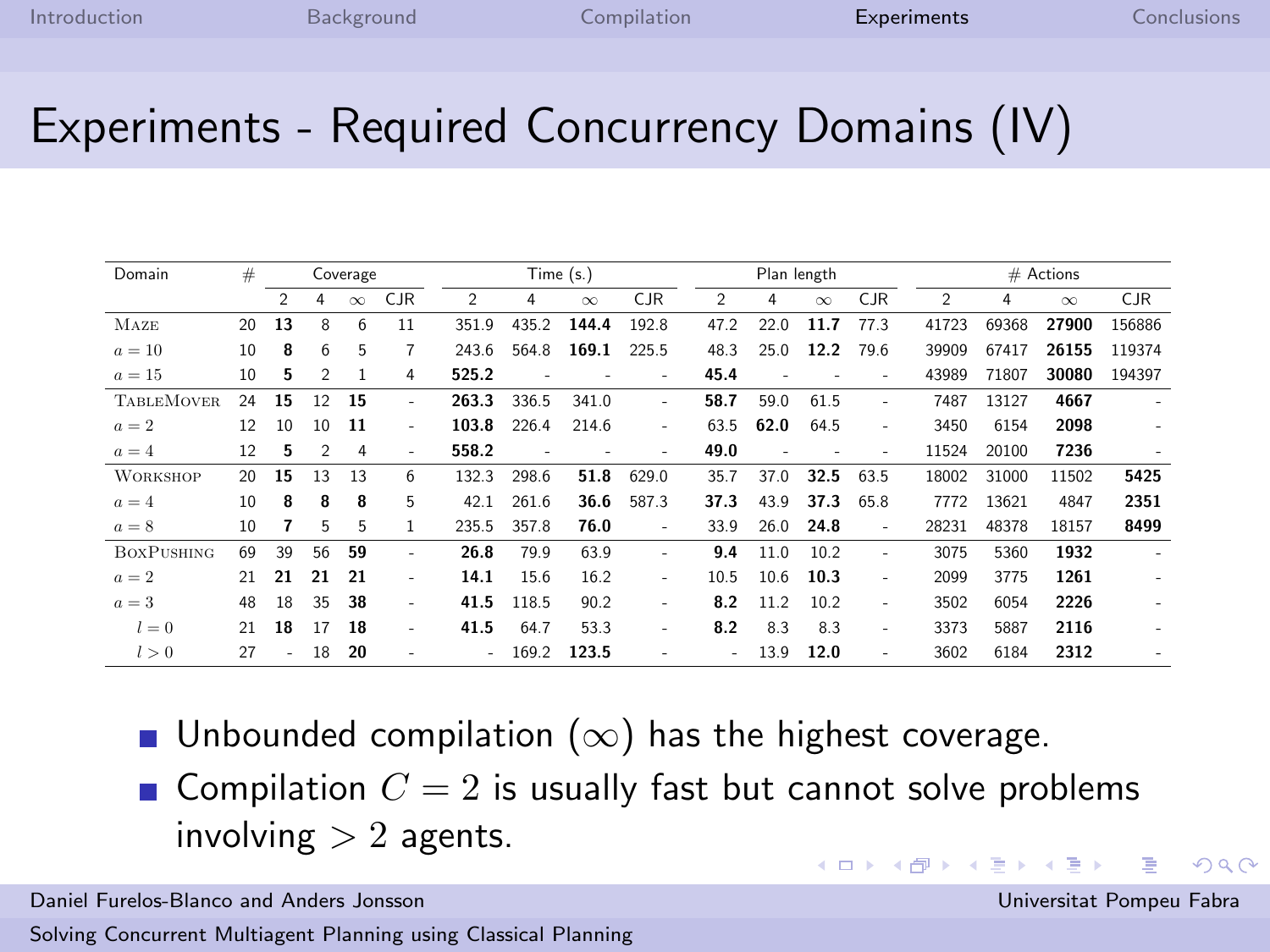| Introduction | Background | Compilation | <b>Experiments</b> | <b>Conclusions</b> |
|--------------|------------|-------------|--------------------|--------------------|
|              |            |             |                    |                    |
| Conclusions  |            |             |                    |                    |

- Sound and complete method for compiling CMAPs into classical planning problems.
- $\blacksquare$  The number of resulting actions is polynomial in the description of the CMAP.
- Competitive performance in CoDMAP-15 domains and domains requiring concurrency.

<span id="page-19-0"></span> $\Omega$ 

イロメ イ部メ イミメ イモメ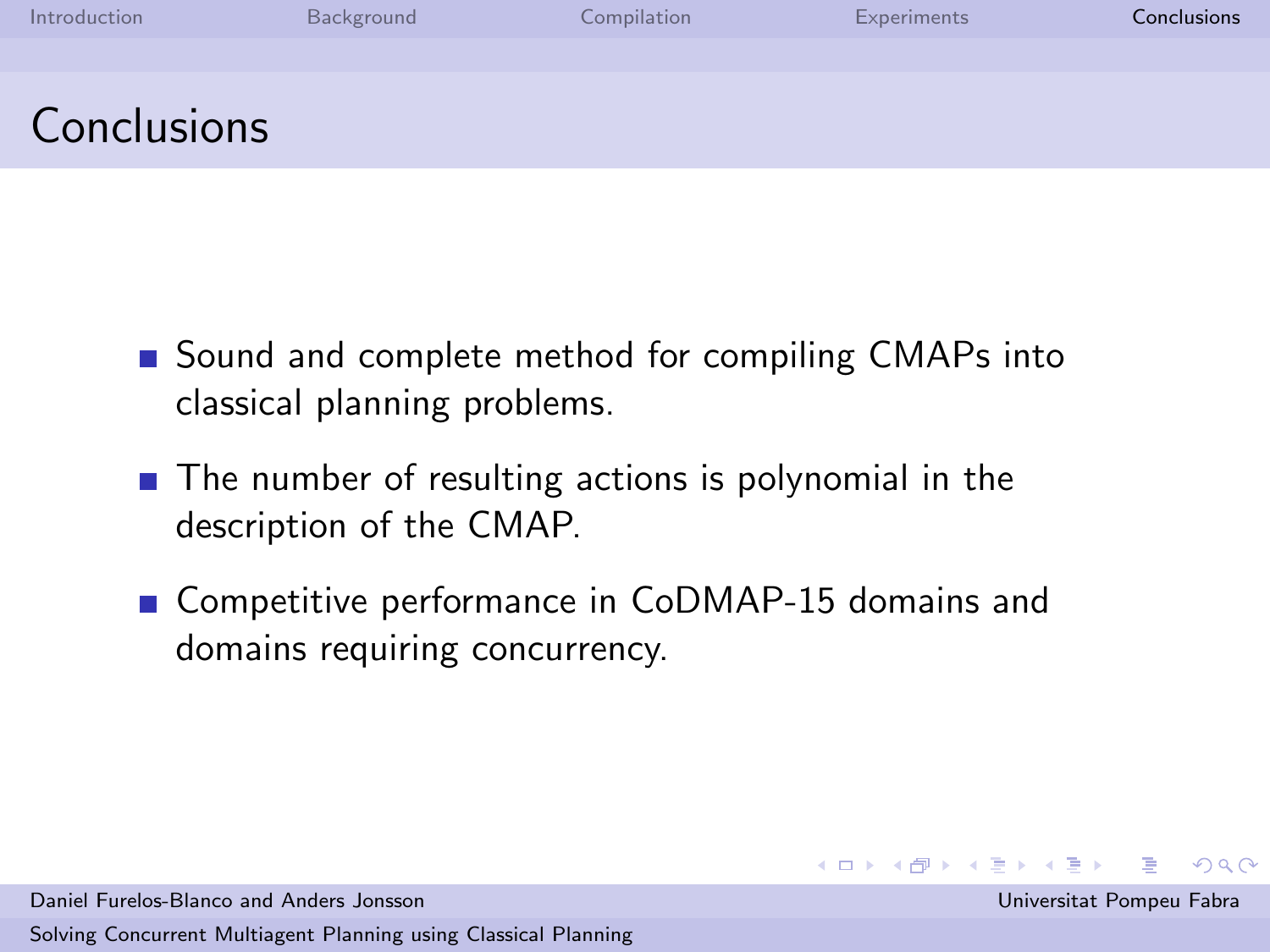| Introduction | Background | Compilation | <b>Experiments</b> | Conclusions |
|--------------|------------|-------------|--------------------|-------------|
|              |            |             |                    |             |
| Questions    |            |             |                    |             |

### ■ Contact:

- daniel.furelos@upf.edu
- anders.jonsson@upf.edu

Software: [https://github.com/aig-upf/](https://github.com/aig-upf/universal-pddl-parser-multiagent) [universal-pddl-parser-multiagent](https://github.com/aig-upf/universal-pddl-parser-multiagent)

Daniel Furelos-Blanco and Anders Jonsson Universitat Pompeu Fabra

[Solving Concurrent Multiagent Planning using Classical Planning](#page-0-0)

 $\Omega$ 

 $4$  ロ }  $4$   $\overline{m}$  }  $4$   $\overline{m}$  }